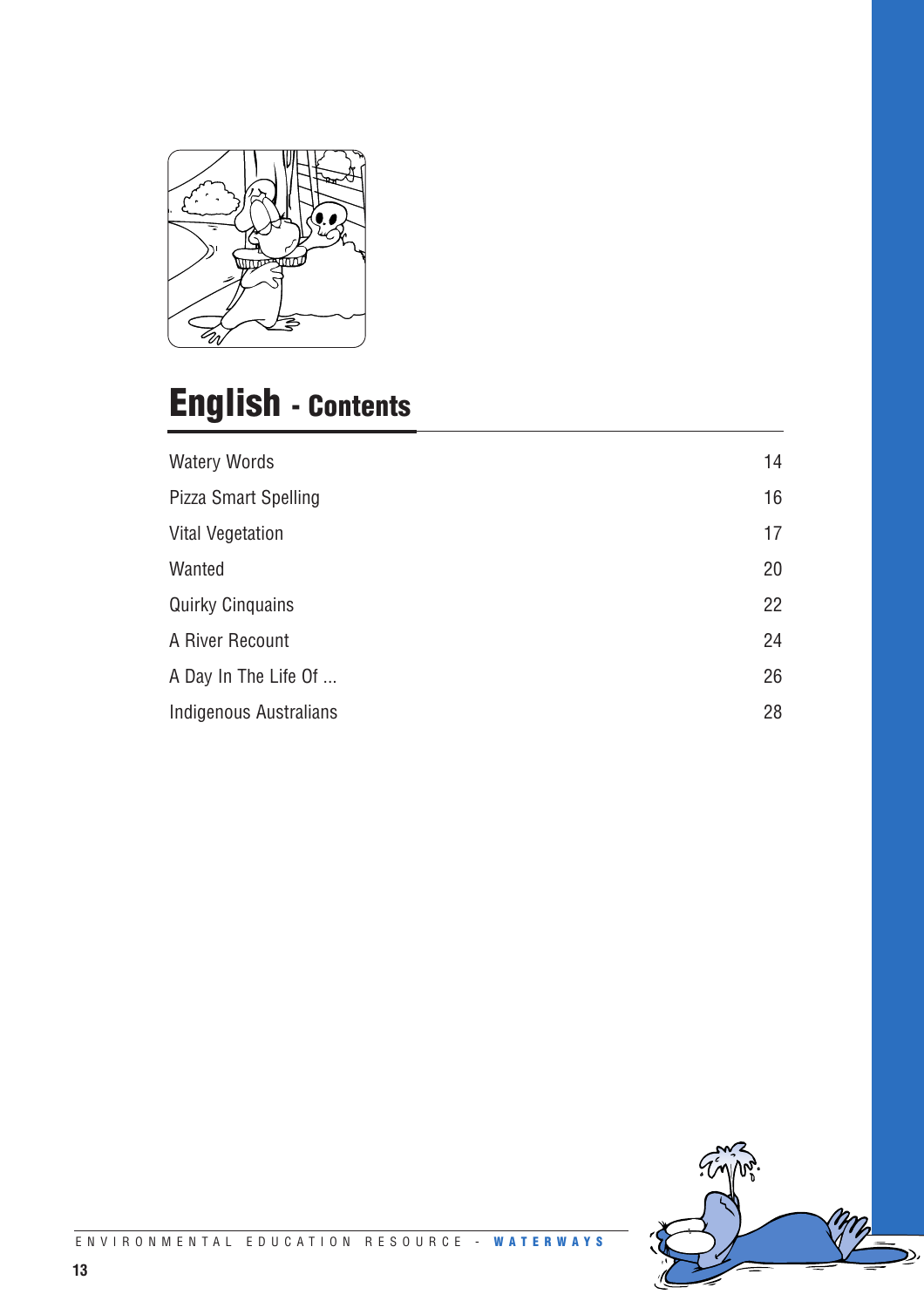# **Watery Words**

### **FOCUS**

- What words are associated with waterways?
- What do they mean?

#### **OBJECTIVES**

- Use a dictionary to locate words
- Define waterway related terms in own words

#### **BACKGROUND**

A catchment is an area where water drains into a waterway. Despite the fact that everyone lives in a catchment, only a small percentage of the population realise that catchment activities directly and indirectly impact on our waterways.

#### **NOTES**

This is a very flexible activity. Choose from the suggested learning tasks below according to your individual teaching style and student learning needs. You can add words to the list depending on students' understanding of the list provided.

# **LEARNING TASKS**

**The worksheet could form a part of students' waterway booklets and be completed as terms are introduced and discussed in various learning tasks.**

#### **1 Hand out sheets for students to complete.**

- Complete as a whole class activity or in small groups as a rotation activity in a literacy block.
- Locate terms and definitions in dictionaries.
- Students can copy definitions then articulate in their own words, or define the words using student's own understanding of the words.
- **2 Encourage students to use words on the list to construct sentences.** 
	- To make an open-ended task, students could construct their own glossary and choose terms to include.
	- This activity could be conducted once in the week or several times as an assessment tool to evaluate existing knowledge and knowledge development.
- **3 Write definitions onto large pieces of card to be displayed around the classroom.**

#### **MATERIALS**

- *'Watery Words'* **Student Worksheet**
- **Dictionaries** (optional)

#### **EXTENSION**

Make an illustrated dictionary for display. Add new words to the student's word list and learn through the English activity *'Pizza Smart Spelling'*.

#### **ASSESSMENT**

Can students locate words in a dictionary efficiently, making use of guidewords? Did students apply appropriate vocabulary to practical situations? Did students increase their understanding of waterway concepts?

**CSF II LINKS**

ENGLISH 4.1 Reading 4.1 Speaking & Listening

**I**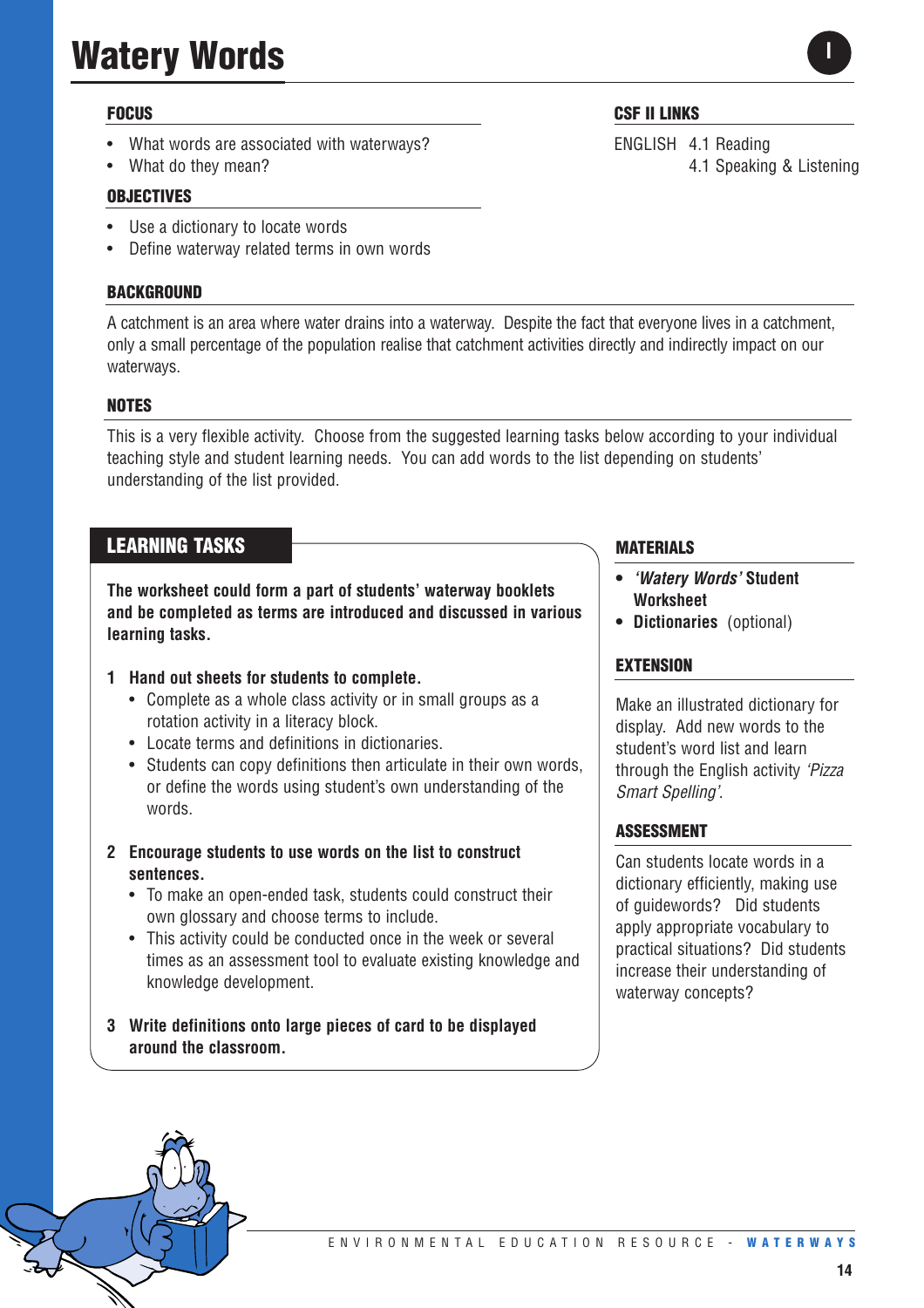# **Watery Words - Student Worksheet**

| <b>Name</b>                | A |  |
|----------------------------|---|--|
| Algae<br>$\bullet$         |   |  |
| Aquatic<br>$\bullet$       |   |  |
| Catchment<br>$\bullet$     |   |  |
| Erosion<br>$\bullet$       |   |  |
| Exotic<br>$\bullet$        |   |  |
| Invertebrates<br>$\bullet$ |   |  |
| Meander<br>$\bullet$       |   |  |
| Native<br>$\bullet$        |   |  |
| Nutrients<br>$\bullet$     |   |  |
| Reservoir<br>$\bullet$     |   |  |
| Riparian<br>$\bullet$      |   |  |
| Runoff<br>$\bullet$        |   |  |
| Sediment<br>$\bullet$      |   |  |
| Tributary<br>$\bullet$     |   |  |
| Vegetation<br>$\bullet$    |   |  |
| Waterway<br>$\bullet$      |   |  |
| Wetland<br>$\bullet$       |   |  |

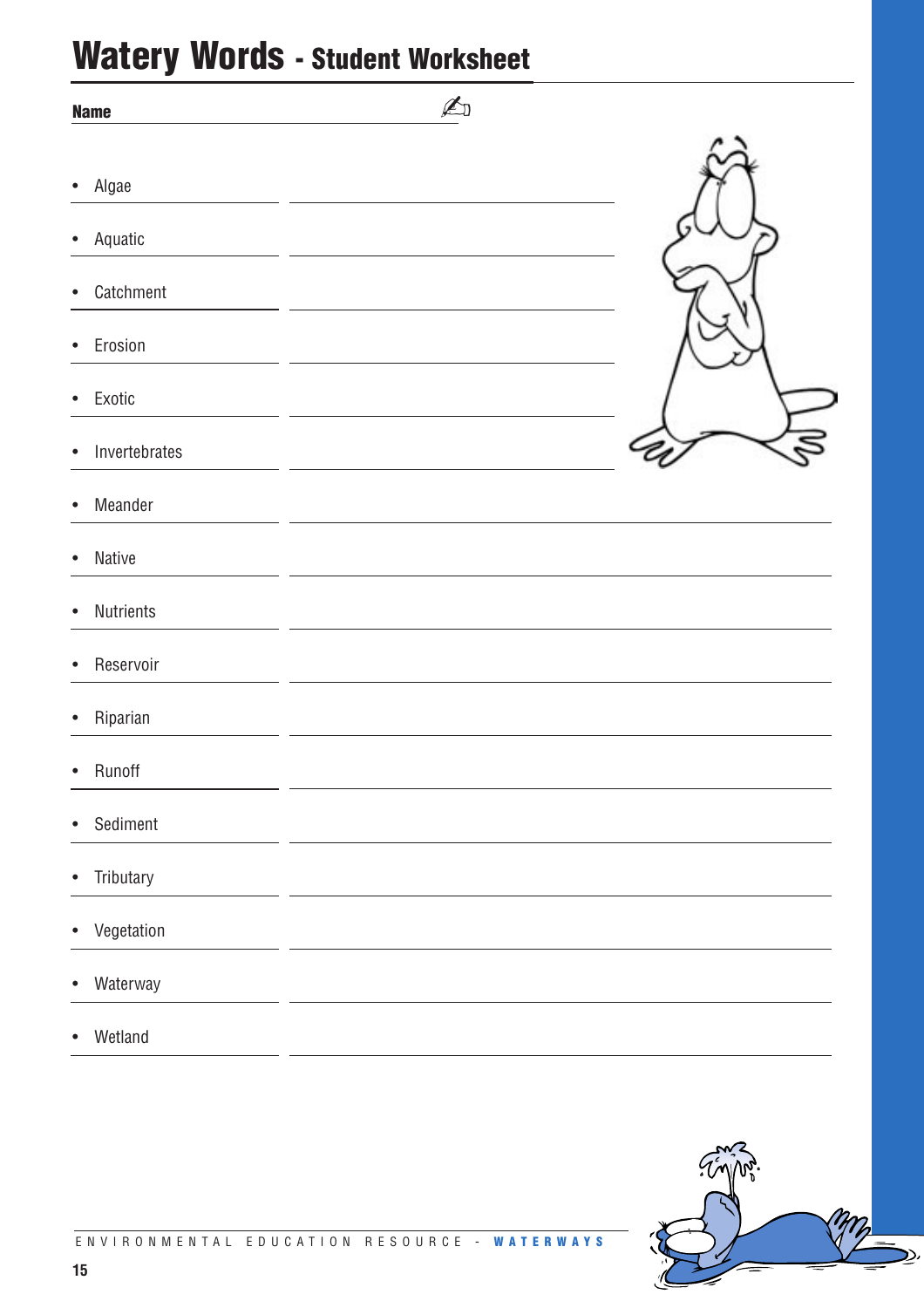#### **FOCUS**

• How can I learn my 'Water Week' spelling words?

#### **OBJECTIVES**

- Apply a variety of strategies to learn spelling words
- Evaluate and identify preferred learning styles

#### **BACKGROUND**

'Pizza Smart' is based on the idea that everyone can be 'smart' in different ways. Assisting students to identify which 'smart' they are will help them to learn salinity concepts more easily. The North Central Catchment Management Authority organises learning opportunities based on different 'smarts'.

#### **NOTES**

The key terms used throughout Water Week, see English activity, '*Watery Words'*, can be used to form your students' spelling. Complete the spelling activities during class time or as homework tasks.

# **LEARNING TASKS**

**Work with students through the activities described below to determine which 'smart' they are.** 

**BODY SMART** Trace words on each other's backs or manipulate playdough to make words. Skip, jump or bounce a ball as you say letters, clap syllables, make letters with your body or write words in the air or sand.

**LOGIC SMART** Make your own dictionary by listing words and their meanings, sort words according to criteria e.g. syllables, spelling rules, patterns.

**SELF SMART** Devise tricks to remember words, keep a journal, test yourself, study the look / sound of words and use imagination to remember them.

**MUSIC SMART** Sing your spelling words. Words with six letters can be sung to 'Happy Birthday' and seven letters to 'Twinkle Twinkle'.

**WORD SMART** Break words into syllables, look for patterns, look up meanings, create sayings e.g. to remember 'piece' you can say a 'a piece of pie'.

**PEOPLE SMART** Play noughts and crosses or hangman using spelling words, have conversations with family where you speak by spelling out words.

**PICTURE SMART** Make and illustrate a poster, paint words, jumble / uniumble words.

#### **MATERIALS**

**CSF II LINKS**

ENGLISH 4.3 Writing

**• Dependent on which 'smart' activity you are coordinating.**

#### **EXTENSION**

Have students comment about Pizza Smart Spelling in their Waterways Booklets. Which strategies did they enjoy? Which strategies assisted their learning?

#### **ASSESSMENT**

Conduct a pre-test at the start of the program and a post-test at the end. How much and in what respects have student spelling results changed?

**16**

**I**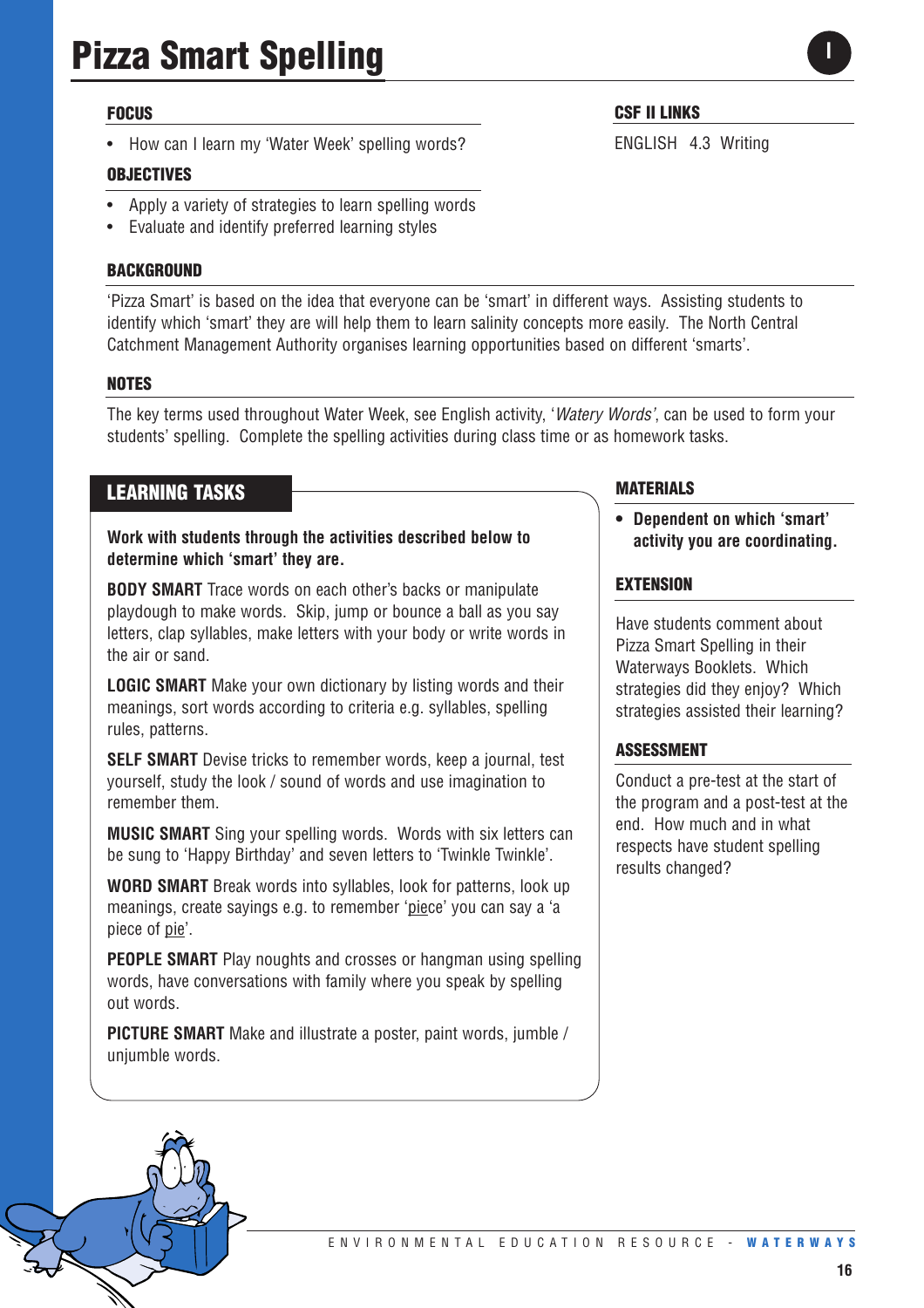# **Vital Vegetation**

# **FOCUS**

- What is riparian land and riparian vegetation?
- Why are they important to waterway health?

# **OBJECTIVES**

- Read and highlight key information
- Demonstrate knowledge by labelling a diagram

# **BACKGROUND**

Riparian land is any land that adjoins, directly influences or is influenced by a body of water. Due to its fertile nature, riparian land supports a high diversity of vegetation (called 'riparian vegetation'). This vegetation provides a range of habitats and food sources, supporting many animal species. The state of riparian land directly impacts on the health of waterways and vice versa.

# **NOTES**

This activity is best conducted early in your Water Week studies. It provides students with the background knowledge required to appreciate the value of riparian vegetation, which will be of benefit throughout the week.

# **LEARNING TASKS**

- **1 Engage students by conducting a whole class discussion**
- Which waterways have you visited recently?
- What types of vegetation did you notice (grasses, rushes, trees)?
- Where was it located (in the water, on the bank, on adjacent land)?
- How would you describe the vegetation (flowering, inhabited, sparse / thick, old / young, healthy / degraded, native / exotic)?
- **2 Introduce students to the term 'riparian vegetation' to define the plant life discussed.**
- Challenge students to predict the benefits of riparian vegetation for both the water and the animals that live in and around it.
- **3 Give each student an information sheet.**
- Ask them to read each paragraph and highlight the key information that explains why riparian vegetation is important.
- **4 Allow time for a 'Think, Pair, Share' then discuss as a class.**

# **5 Give each student a worksheet.**

**17**

• Allow time for students to complete the caption in each box by referring to the information sheet or using their memory.

# **CSF II LINKS**

ENGLISH 4.1 Reading 4.4 Reading SCIENCE 4.1 Biological 4.2 Biological SOSE 4.2 Geography 4.3 Geography

# **MATERIALS**

- **Whiteboard** or butcher's paper
- *'Vital Vegetation'* **Student Worksheets 1 & 2**
	- (photocopied back to back)
- **Highlighters**
- **Pens and pencils**
- **Photos** of riparian land (see 'Photos' on the CD)

# **EXTENSION**

Complete the Science activities, *'Habitat Surveys'* and / or *'A Meandering Map'*. They provide practical opportunities for students to investigate riparian vegetation.

# **ASSESSMENT**

What prior knowledge did students have about riparian vegetation? Were they able to locate and highlight key information? Could they recall and apply this knowledge?



**M**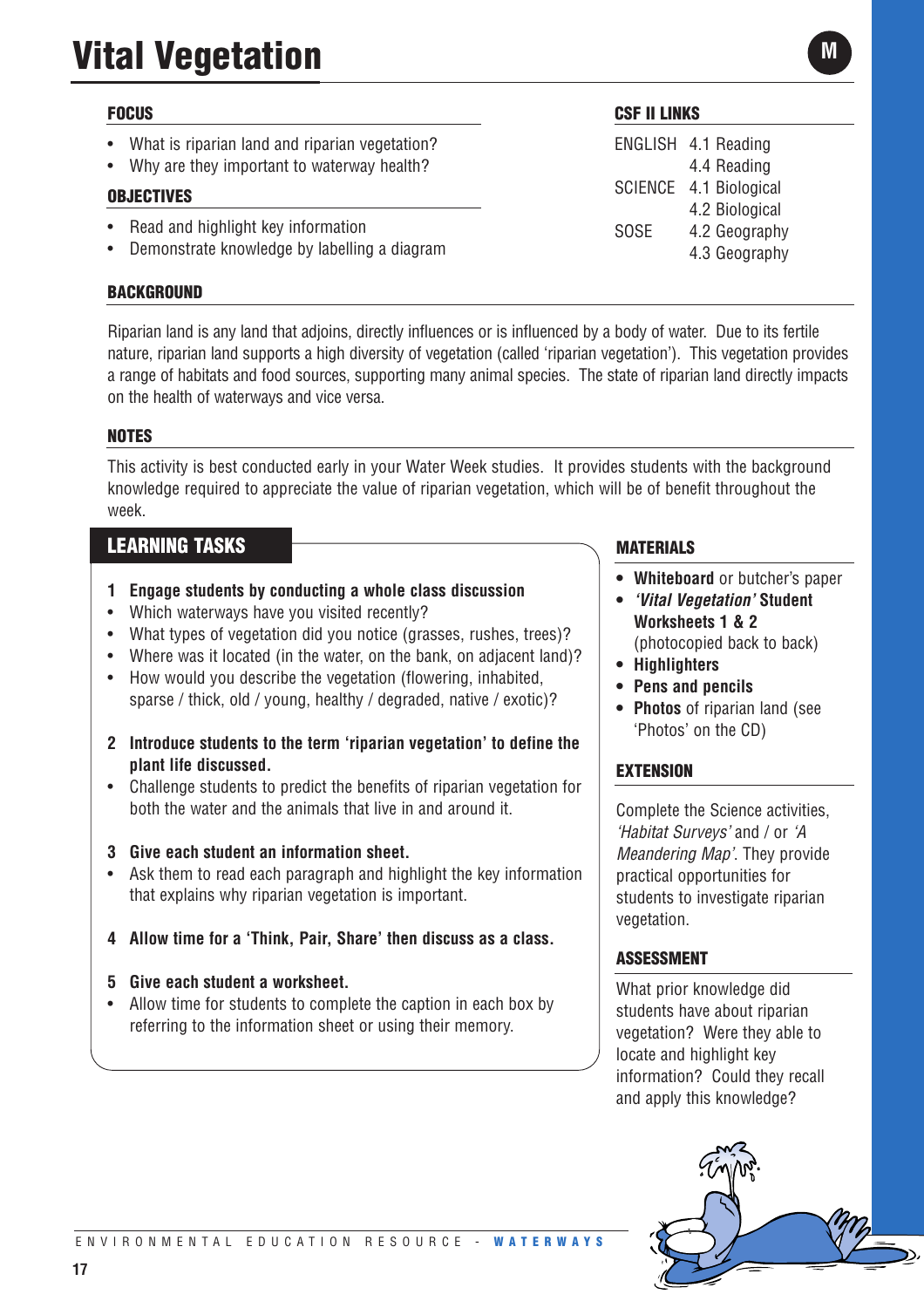**Vital Vegetation - Student Worksheet 1**

#### **Name**

**READ** the following information.

#### **Why is Riparian Vegetation so important?**

 $\n *A*$ 

# **Water quality**

The plants beside a waterway slow the movement of water and wind from surrounding land into the water. Grasses, leaf litter and bushes act as a trap. They filter the soil, nutrients and toxic waste from the water. This helps keep our water clear and clean.

#### **Bank stability**

The root systems of riparian vegetation including native grasses, shrubs and trees, make the banks of waterways more stable by holding the soil together. This reduces bank erosion. Bank erosion is caused by water flowing down banks after rain, wind, livestock or by floodwaters. Stable banks protect surrounding land from damage and help maintain the natural course of the water.

#### **Food supply**

The leaves, twigs, branches, bark, sap, flowers and fruits of native riparian vegetation provides food for many animals. Plant material that falls into waterways from overhanging branches becomes food for fish, turtles, platypus, yabbies, frogs and other small creatures. On land, birds, reptiles, mammals and insects use plants for their food supply. Most animals, both in and out of the water, are food for other animals and they are all important parts of the food chain.

#### **Farm success**

Riparian vegetation acts as a windbreak, slowing down the wind that can dry out pastures and remove valuable topsoil. It can also shelter livestock from the sun, wind and cold. This is important for dairy cattle, lambs and newly shorn sheep. It is important to restrict direct livestock access to riparian vegetation, so they do not have a negative impact. Farms can diversify to include seed collection and sales, and ecotourism along riparian areas. The vegetation can also make a relaxing area to take a break.

#### **Insects**

The plants beside a creek or river provide homes for birds. These birds eat insects that can destroy pastures and crops. Not many birds live along bare riverbanks, so more grubs and insects are able to survive to become adults and to breed again. Higher insect populations create more damage to farms.



#### **Habitat**

Riparian vegetation provides shelter for animals living along a waterway. The roots of the vegetation also provide homes for fish and invertebrates under the water. The leaves and branches provide shelter and shade. The more habitat available, the greater the 'diversity' of life that can survive along and in a waterway.

#### **Shade**

Vegetation shades the water, reducing water temperature. Temperature is a controlling factor in the life cycle of many aquatic insects and fish.

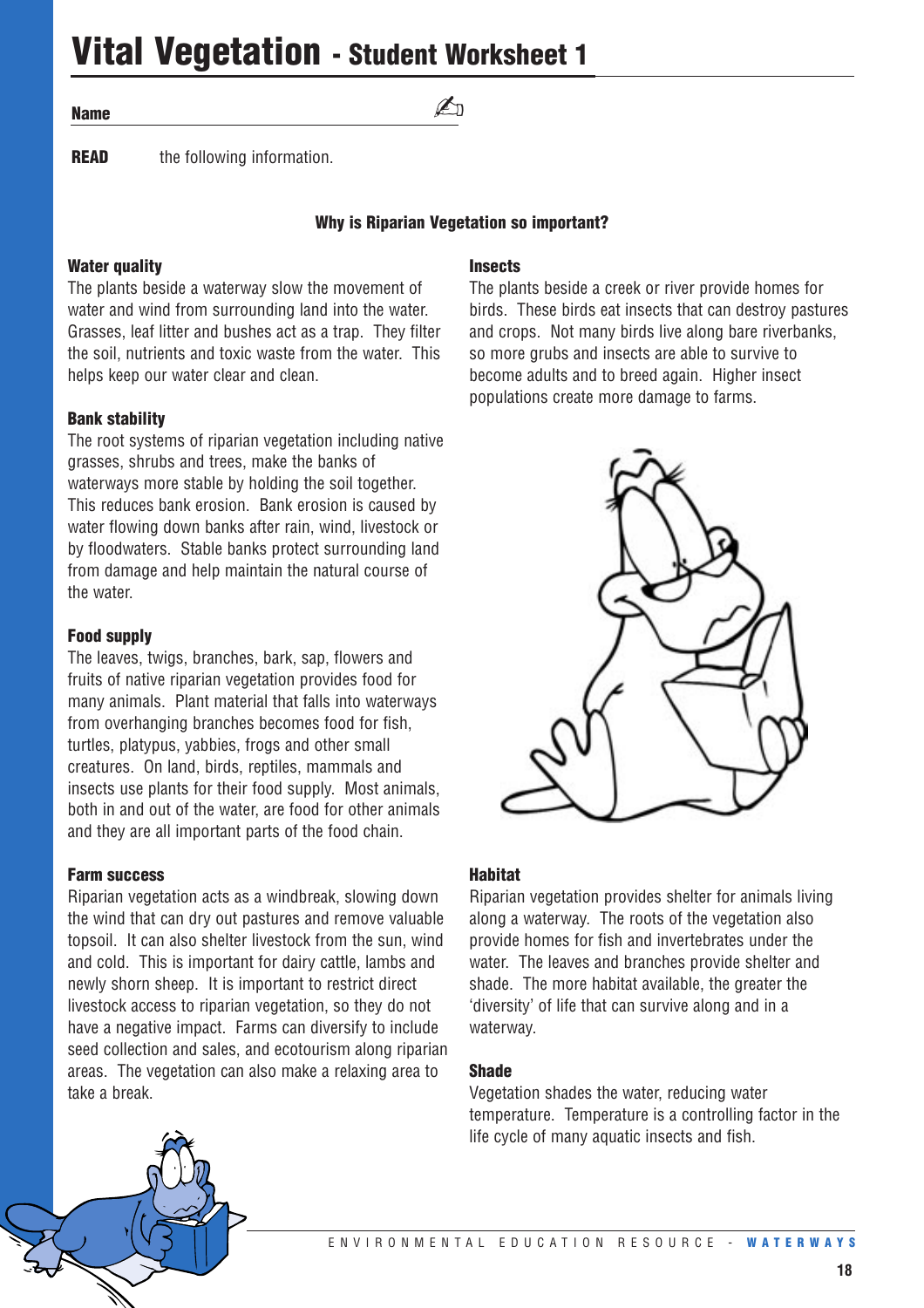# **Vital Vegetation - Student Worksheet 2**

**Name**

**USE** the information sheet to write a heading in each box that explains the benefits of riparian vegetation. **COLOUR** in the picture.

✍



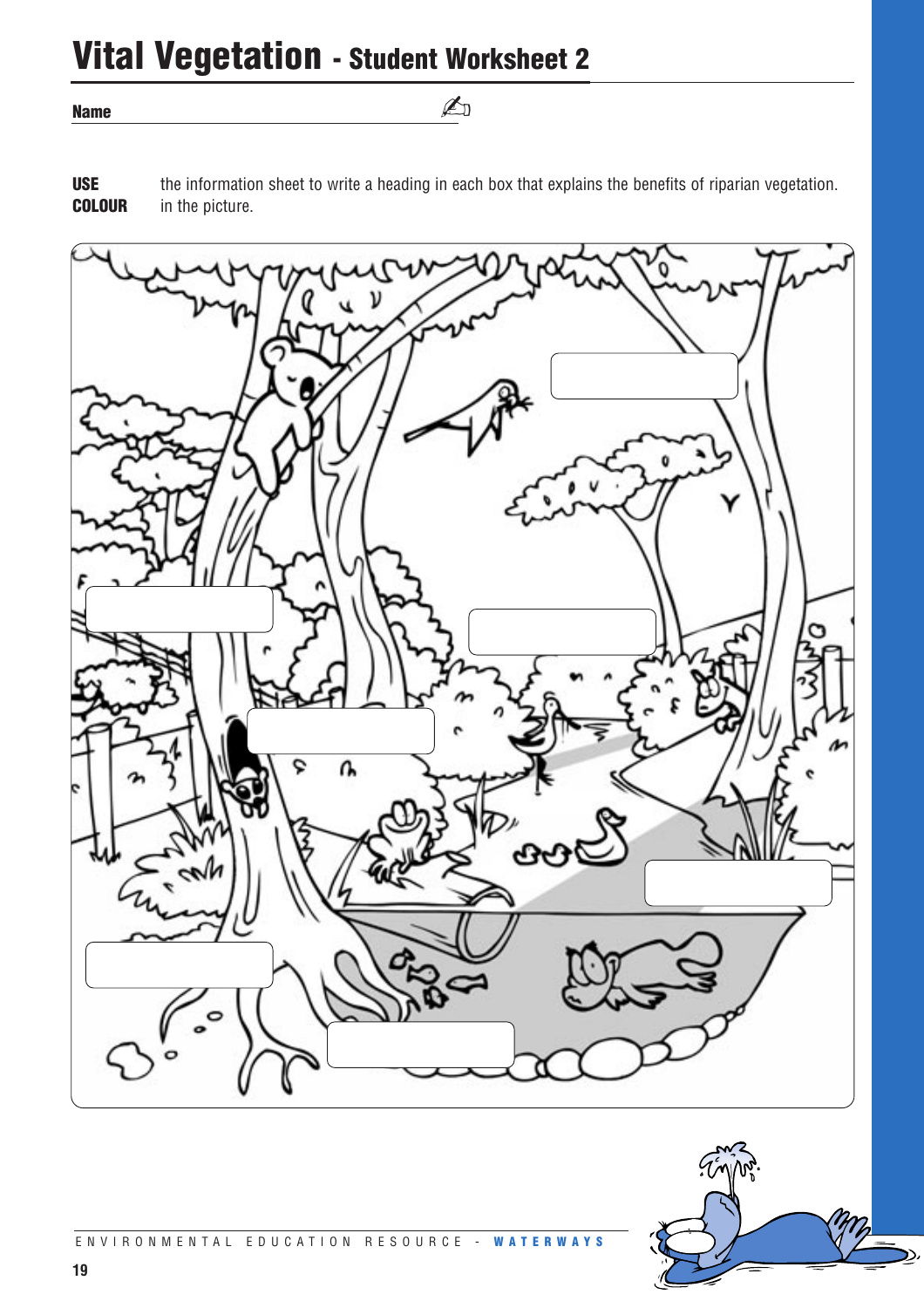# **Wanted**

| <b>FOCUS</b> |                                                                                                      |  |
|--------------|------------------------------------------------------------------------------------------------------|--|
|              | • What animals live in, on and near our waterways?<br>• What are their requirements and threats?     |  |
|              | <b>OBJECTIVES</b>                                                                                    |  |
| $\bullet$    | Research a chosen creature and construct a profile<br>• Present the information as a 'wanted' poster |  |

**BACKGROUND**

Of the 208 frog species in Australia, 20 are considered endangered and seven are vulnerable. Of the more than 200 freshwater fish species, 11 are considered endangered and 10 are listed as vulnerable. Fifty-seven species of freshwater crustaceans are threatened. One issue they face is our lack of knowledge about their habitat requirements and threats to their survival.

# **NOTES**

Providing a defined structure and list of research requirements will assist students, regardless of research experience. This activity may commence during Water Week, and then continue beyond this period either during school time or as a homework task.

# **LEARNING TASKS**

- **1 Conduct a class brainstorming session, generating lists of animals that live in, on or near waterways in the region.**
- **2 Define and discuss the following categories: birds, reptiles, fish, invertebrates, mammals and amphibians.** 
	- Place each of the suggested animals into one of these groups.
- **3 Assign an animal to each student to be researched.**
- **4 Students complete their research plan by inserting resources to use in the right-hand column of the worksheet.** 
	- Distribute two copies of this sheet to students one for the purpose above, the other for noting specific websites / page numbers.
- **5 Support students as they work through the research processes** locating and scanning resources
	- taking notes and organising their ideas
	- writing and editing a draft
	- finding pictures or maps and preparing drawings or diagrams
	- planning the layout of their profile and presenting a good copy.
- **6 If time permits, provide opportunities for students to present their creature profiles to the class. Perhaps they could be filmed?**

### **MATERIALS**

**CSF II LINKS**

ENGLISH 4.1 Reading

SCIENCE 4.1 Biological

SOSE 4.1 Geography

4.4 Reading 4.1, 4.3, 4.4 **Writing** 

4.2 Biological

- *'Wanted'* **Student Worksheet**
- **Whiteboard** or large sheets of paper
- **Computers** with internet access
- **Field guides**, posters or photos
- **Atlas',** dictionaries, thesaurus'
- **Writing and drawing materials**
- **Video recorder** (optional)

# **EXTENSION**

Pose the question: How does the work of North Central Catchment Management Authority help protect vulnerable animals?

#### **ASSESSMENT**

What level of independence did students demonstrate while working through the research process? Did students use appropriate vocabulary and paragraphs with headings and subheadings?

**M**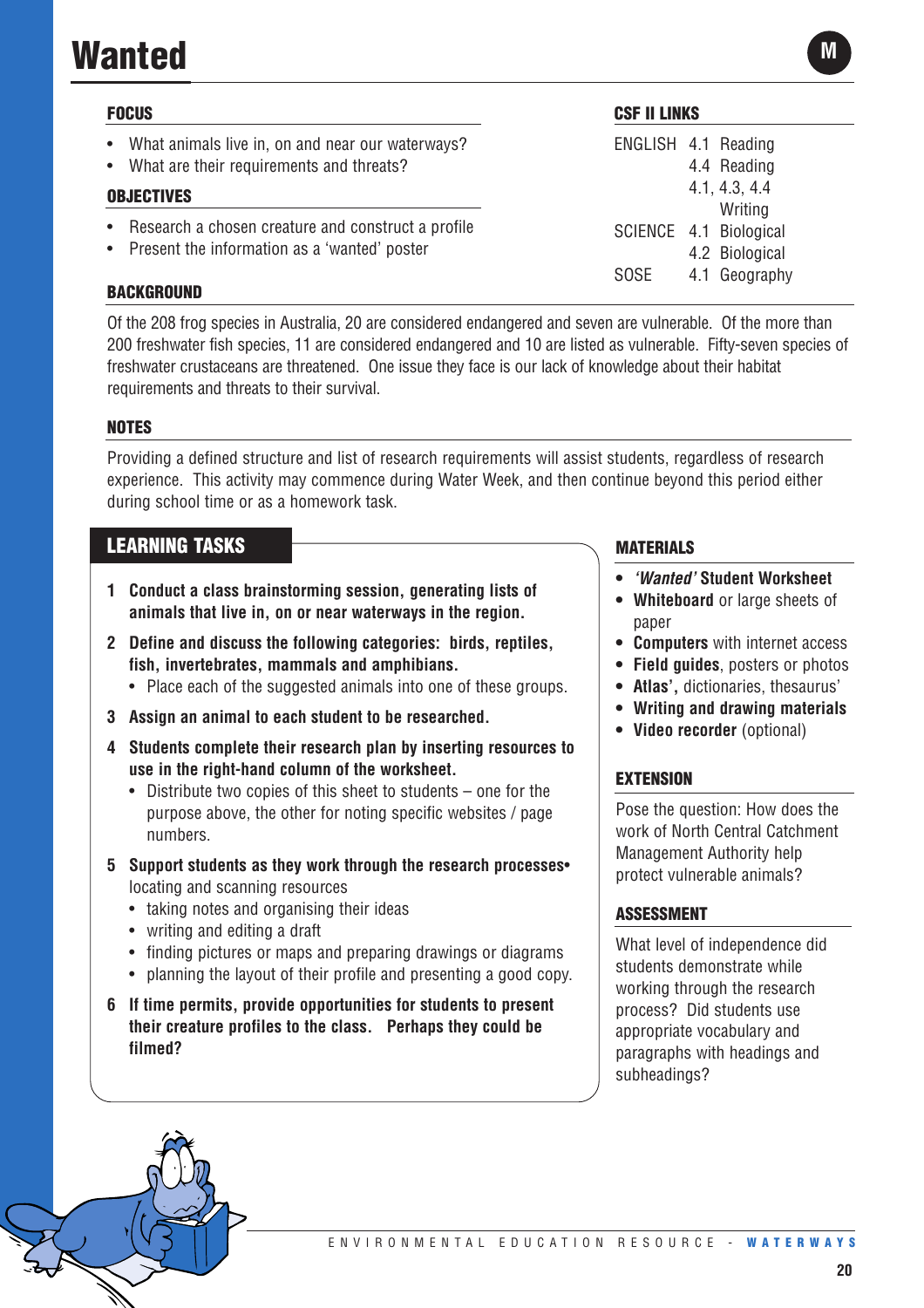# **Wanted - Student Worksheet**

#### **Name**

**USE** the research plan to help you prepare your animal report.

# **Research Plan**

| <b>Information required</b>       |                                                                                                                                                                                                                   | <b>Resources</b> |
|-----------------------------------|-------------------------------------------------------------------------------------------------------------------------------------------------------------------------------------------------------------------|------------------|
| <b>HABITAT</b>                    | Where does the animal live?<br>(in the river environment and within Australia)                                                                                                                                    |                  |
| <b>DIET</b>                       | What does the animal eat?<br>Is it a carnivore, herbivore or omnivore?                                                                                                                                            |                  |
| <b>APPEARANCE</b>                 | What does the animal look like?<br>What special features enhance the animal's ability<br>to live, breed, hunt and feed successfully?                                                                              |                  |
| <b>LIFE CYCLE</b>                 | When does the animal breed?<br>How does the animal rear it's young?<br>What are the growth stages of the animal?                                                                                                  |                  |
| <b>PREDATORS</b>                  | What other animals prey on the animal?<br>Where does the animal belong in the food chain?                                                                                                                         |                  |
| <b>SPECIAL</b><br><b>FEATURES</b> | How is this animal suited to life in or near waterways?<br>What other interesting facts can you discover?                                                                                                         |                  |
| <b>THREATS</b>                    | What human activities can impact on the animal?<br>What changes to river environments affect the animal?<br>Do feral animals threaten the animal's survival?<br>Is your animal rated as threatened or endangered? |                  |
| <b>CONSERVATION</b>               | How can we protect the creature?<br>What can be done to ensure the creature's survival?                                                                                                                           |                  |

✍

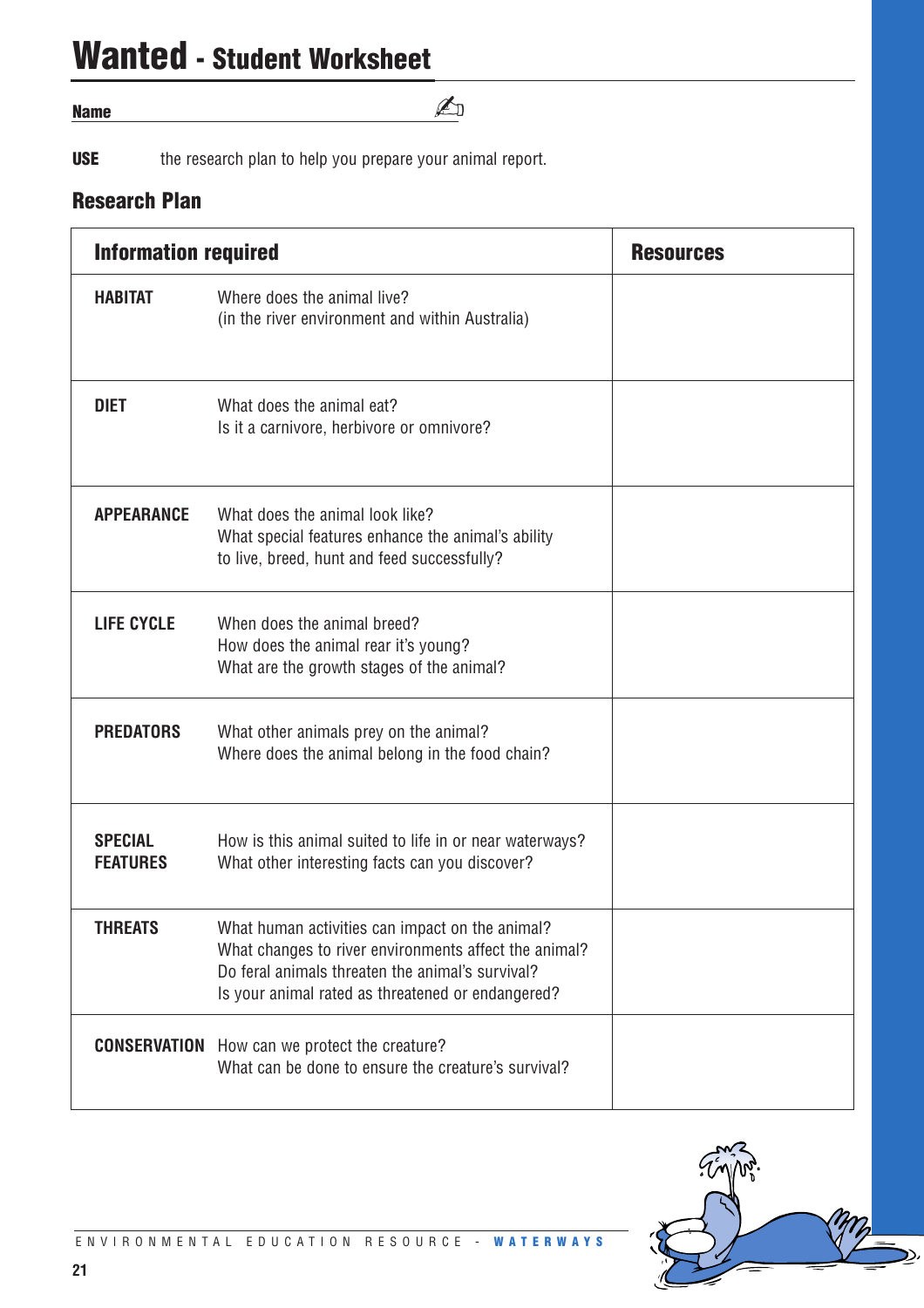# **Quirky Cinquains**

# **FOCUS**

What words can I use to describe waterways?

### **OBJECTIVES**

- Study the structure of a Cinquain poem
- Brainstorm and select appropriate vocabulary
- Plan, write and publish a descriptive Cinquain poem

### **BACKGROUND**

Waterways are an integral part of our lives, towns and memories. Their degradation can evoke powerful feelings in students, and become a valuable stimulant for descriptive writing. Inspiration for writing might come from discussion of students' memorable experiences of waterways, from field trips conducted during Water Week or from pieces created during Art activities.

### **NOTES**

Cinquain poems have a very rigid structure of word and punctuation use. They serve as a useful task to revise and apply knowledge of adjectives and nouns.

# **LEARNING TASKS**

- **1 Using the Cinquain Poem example as an overhead transparency, read the poem together with discussion of the words used, their purpose and their effectiveness.**
- **2 Lead a class brainstorming session to generate a variety of ideas for poem subjects.**
	- river platypus snag murray cod
		-
- 
- flood red gum billabong fisherman
- pollution kookaburra paddle steamer
- **3 Write a poem together as a class, modelling the process by thinking out loud as you brainstorm and make decisions about the most effective words to use. Use a thesaurus.**
- **4 Students select a topic and plan their poems. Encourage brainstorming as the first step of the process to compile words.**
- **5 Students edit their work. Focus on word choices as the first priority, then check punctuation, spelling and structure.**
- **6 Students publish pieces by hand or on computer, then illustrate and share them.**

# **MATERIALS**

- *'Quirky Cinquains'* **Student Worksheet**
- **Thesaurus'**
- **Materials** for publishing

#### **EXTENSION**

Compile pieces to make a class book and send it to another school involved in Water Week, your local council or the Waterwatch Coordinator at the North Central Catchment Management Authority.

# **ASSESSMENT**

Were students able to generate expressive pieces by using descriptive vocabulary? Did they follow the structure of Cinquain poems?

# **CSF II LINKS**

ENGLISH 4.1 Reading 4.2 Reading 4.3 Reading 4.4 Reading ENGLISH 4.1 Writing 4.3 Writing 4.4 Writing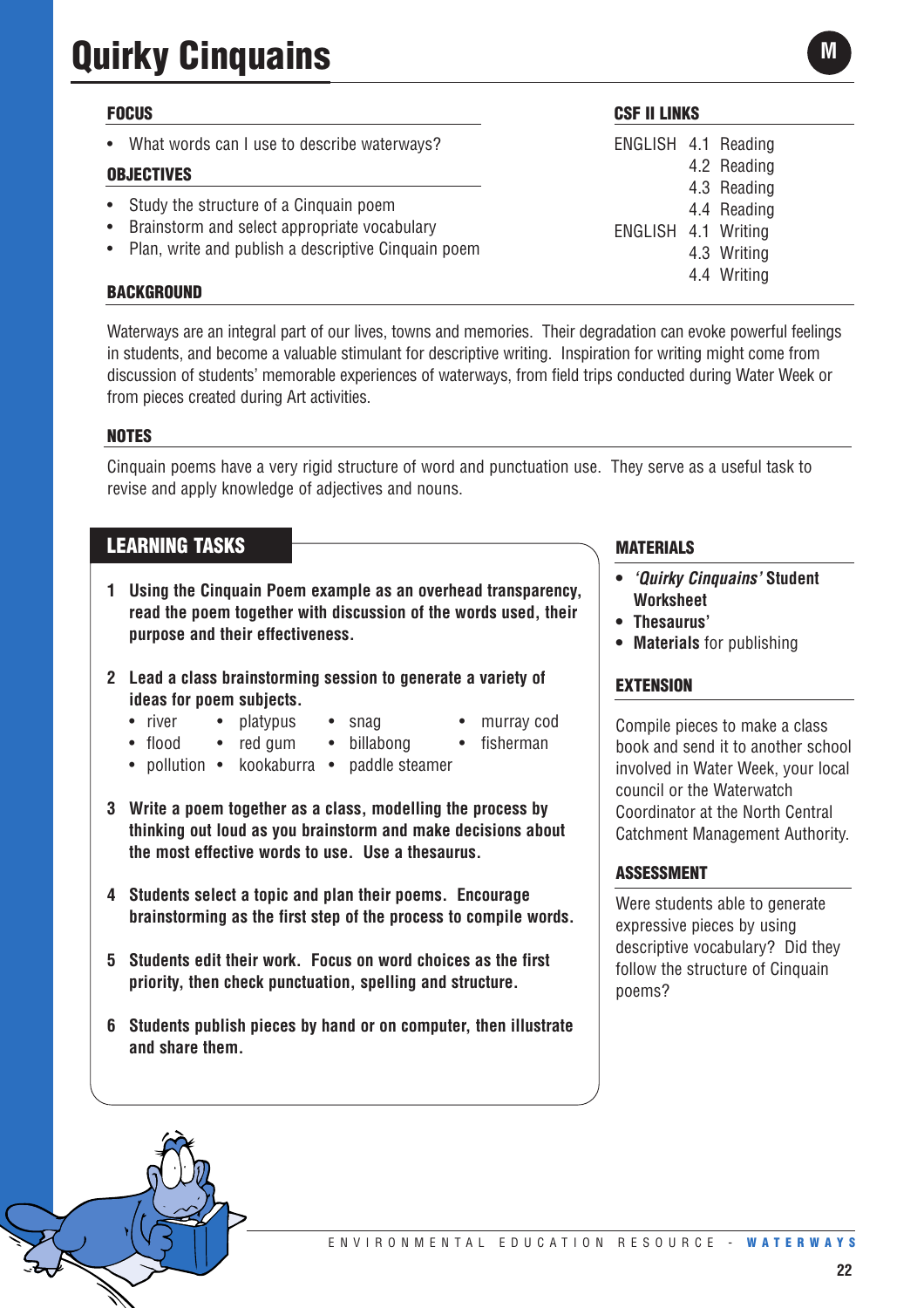# **Quirky Cinquains - Student Worksheet**

| <b>UUIINY UIIIUUUIIIS - SUUGIIL WUINSIIGGL</b>      |                                                                                                                         |  |
|-----------------------------------------------------|-------------------------------------------------------------------------------------------------------------------------|--|
| <b>Name</b>                                         |                                                                                                                         |  |
| <b>READ</b><br>the following example cinquain poem. |                                                                                                                         |  |
| <b>Example cinquain poem</b>                        | All words are lower case<br>in a cinquain poem                                                                          |  |
| waterway                                            | The first line is a single word<br>- the poem's subject                                                                 |  |
| wet, peaceful                                       | The second line contains two<br>adjectives that describe the subject<br>The two adjectives are separated<br>by a comma. |  |
| lovely place to rest                                | The third line contains four words<br>to form a meaningful phrase.                                                      |  |
| waterway.                                           | The final line simply repeats the subject                                                                               |  |

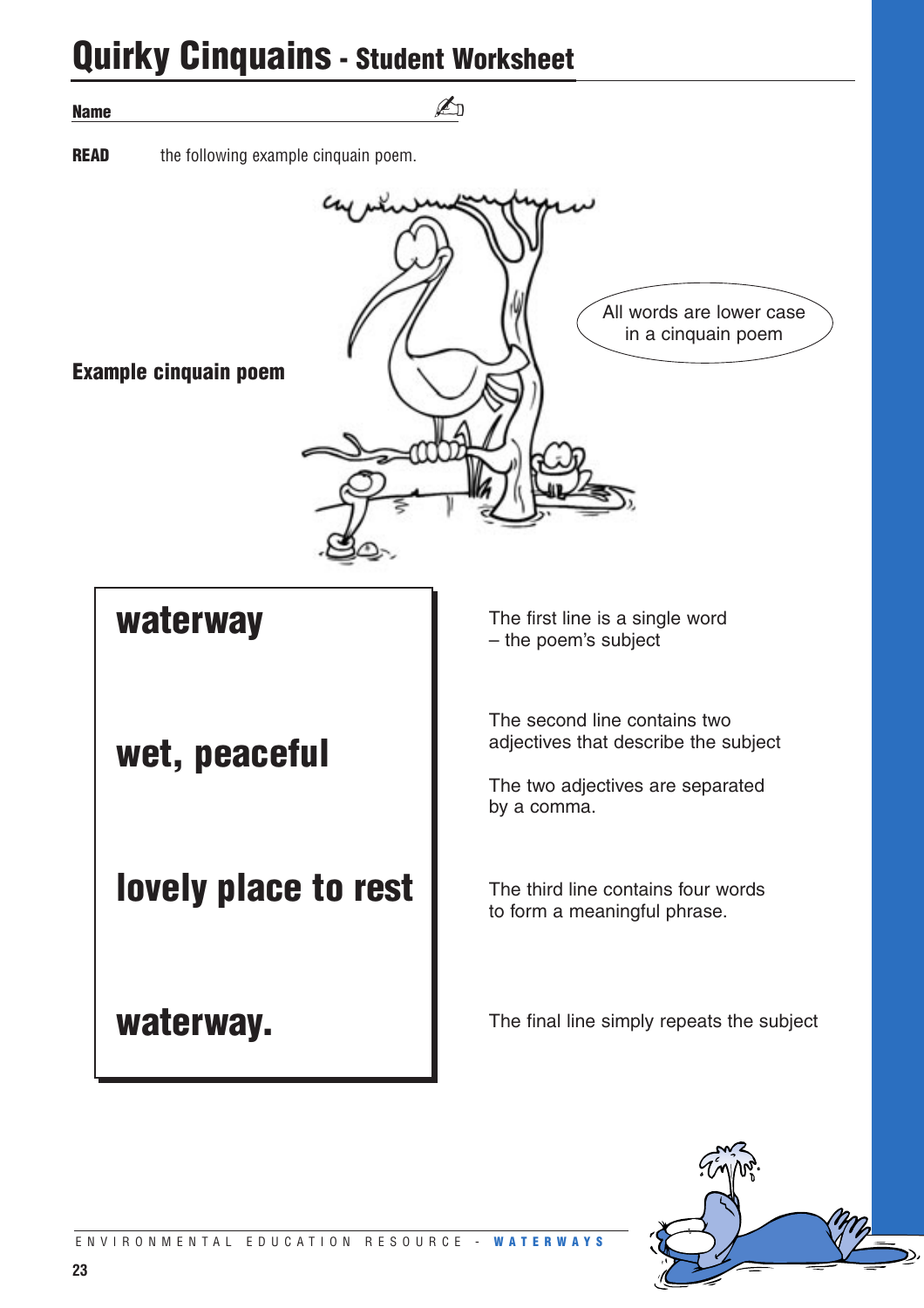# **A River Recount**

# **FOCUS**

• How do waterways feature in my memories?

# **OBJECTIVES**

- Recall special times spent at a waterway
- Plan, draft, edit and publish a river recount
- Present a recount orally in story-telling style

### **BACKGROUND**

Australian waterways have undergone many changes since European settlement. Even over the past 50 or 60 years dramatic changes have occurred due to modifications to the landscape and the exploitation and misuse of our natural resources. While there are documents available that detail this change, often a clearer, more personal and entertaining picture can be made from talking to a person who has witnessed the change personally.

# **NOTES**

This activity works well as a follow up to the SOSE activity, *'In Days Gone By'*, as students may feel inspired to tell their own stories after hearing those of community members. It can focus on a written form, oral form or both.

# **LEARNING TASKS**

- **1 Discuss the stories and memories of local waterways as shared by visiting community members (if applicable).**
	- Encourage students to recall and retell the visitor's story orally.

#### **2 Brainstorm to identify the features of a recount.**

- Phrased in past tense, relayed in sequential order, use of adverbs that tell 'when'.
- **3 Conduct a 'Think, Pair, Share' session whereby students recall their own special memories of times spent at waterways.**
	- Encourage students to pay attention to detail.
	- Present an oral recount of your own special memory as a model.
- **4 Display a copy of the worksheet using an overhead projector.** 
	- Model the process of transferring oral details to create a plan for a written recount.
- **5 Students complete their own Recount Planning Web.**
- **6 Students write a draft of their recount and edit it (after conferring with you or other students).**
- **7 Students present their recount orally.**

# **CSF II LINKS**

ENGLISH 4.1, 4.2, 4.3 Reading 4.1, 4.2, 4.3, 4.4 Writing 4.1, 4.2, 4.3, 4.4 Speaking & Listening

**C**

**MATERIALS**

- **•** *'A River Recount'* **Student Worksheet**
- **• Overhead Projector**

# **EXTENSION**

Role play a campfire scene and have students sit in a circle and recall their special memory. Make a night of it and invite family and friends to join you.

# **ASSESSMENT**

Have students written recounts according to the required features of the genre? Were students able to express themselves by choosing interesting vocabulary? Did students adjust pace, volume, pitch and pronunciation to present an entertaining oral recount?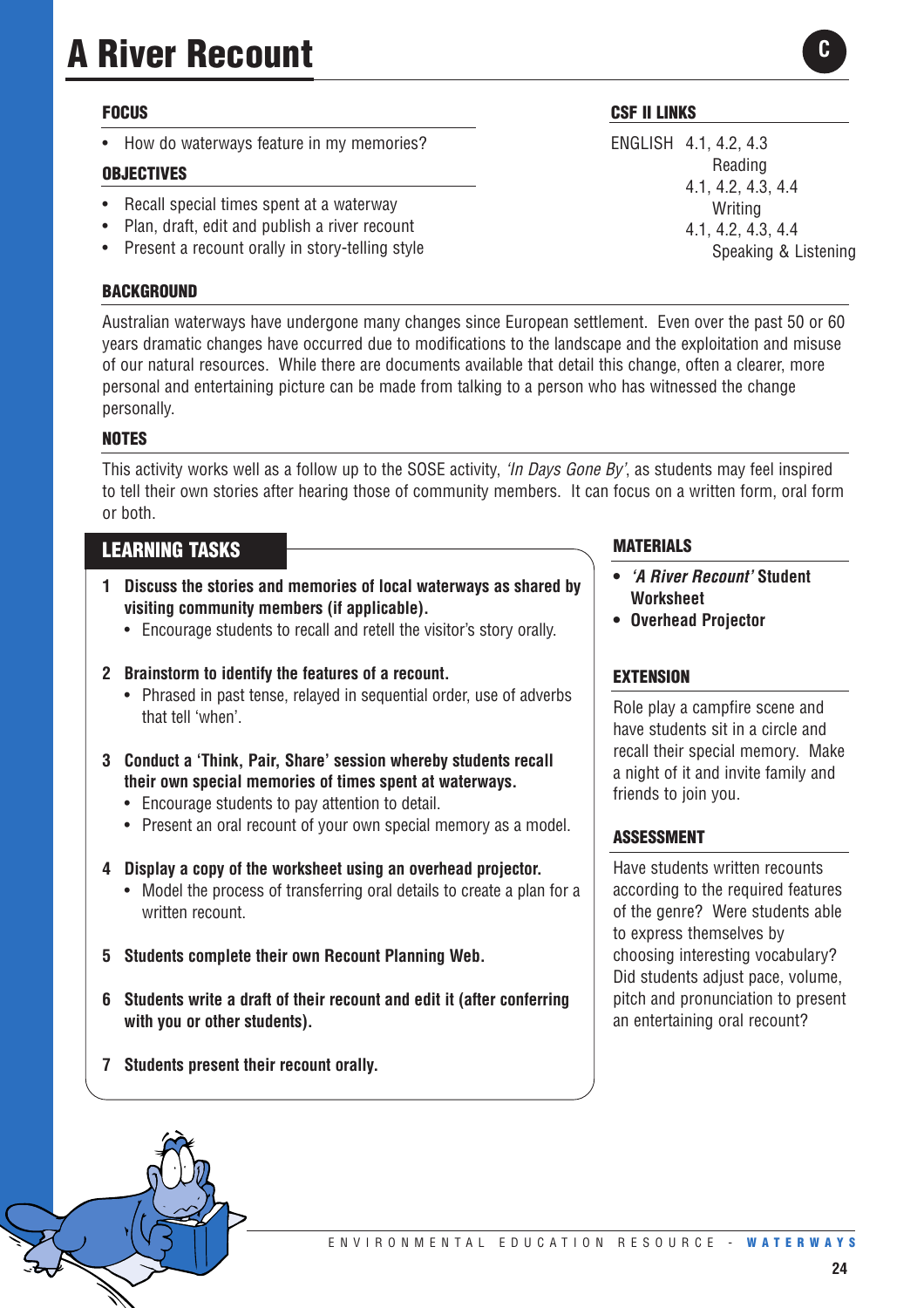# **A River Recount - Student Worksheet**

|             | <b>IJCOUNIIL - SLUUCIIL WUIKSIICCL</b>                                 |              |
|-------------|------------------------------------------------------------------------|--------------|
| <b>Name</b> | $\mathbb{Z}$                                                           |              |
|             | <b>COMPLETE</b> the tables using information from the visitor's story. |              |
| Who?        |                                                                        | Where?       |
|             |                                                                        |              |
|             |                                                                        |              |
|             |                                                                        |              |
|             |                                                                        |              |
|             | <b>My Special</b>                                                      |              |
|             | <b>Memory</b>                                                          |              |
|             |                                                                        |              |
| When?       |                                                                        | The message? |
|             |                                                                        |              |
|             |                                                                        |              |
|             |                                                                        |              |
|             |                                                                        |              |
|             |                                                                        |              |
|             |                                                                        |              |
| Why?        |                                                                        | The future?  |
|             |                                                                        |              |
|             |                                                                        |              |
|             |                                                                        |              |
|             |                                                                        |              |
|             |                                                                        |              |
|             |                                                                        |              |
|             |                                                                        |              |
|             |                                                                        |              |
|             | IVIRONMENTAL EDUCATION RESOURCE - WATERWAYS                            |              |

D,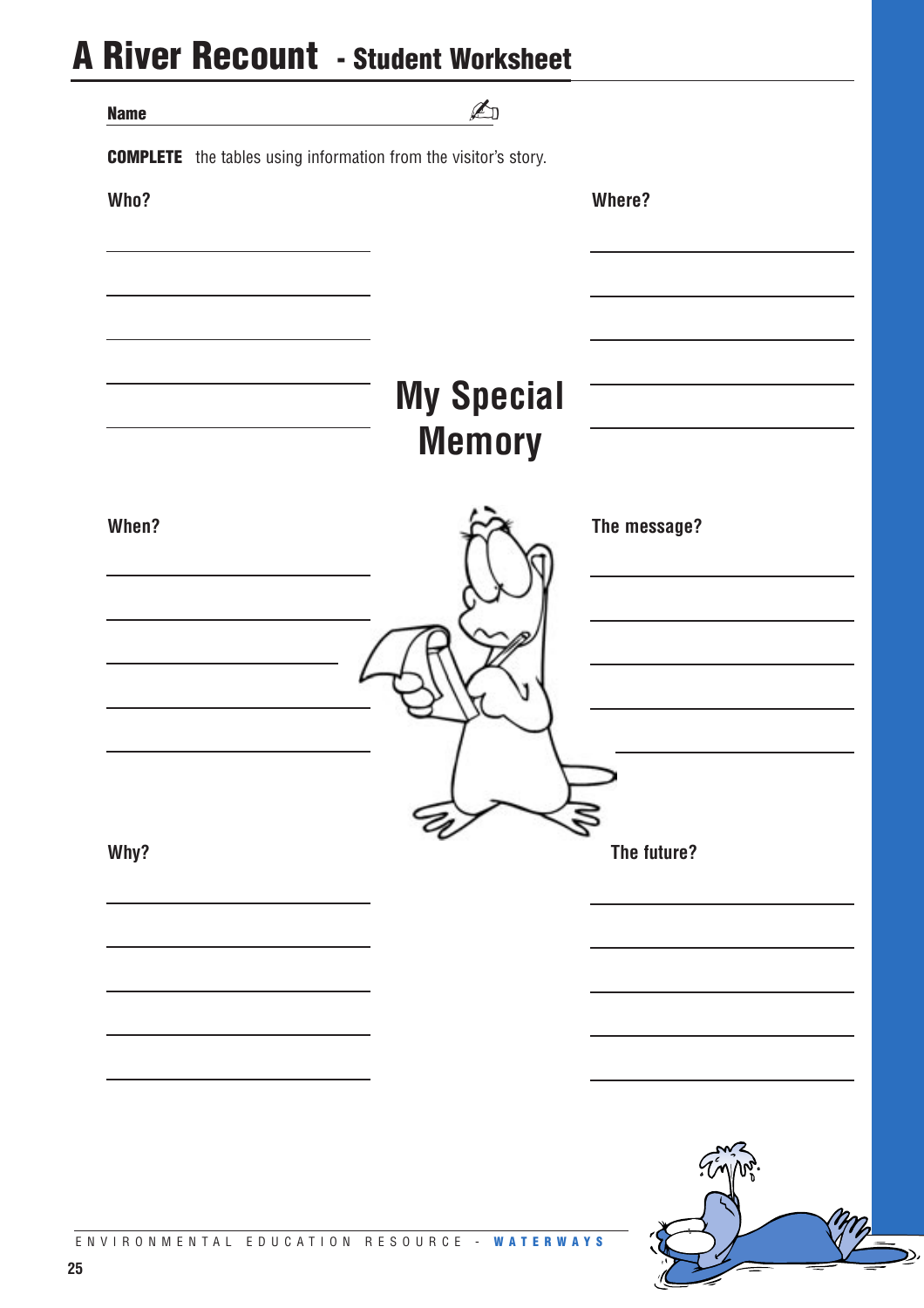# **A Day In The Life Of ...**

#### **FOCUS**

If I were a plant, animal or object associated with waterways, what experiences would I have?

#### **OBJECTIVES**

- Adopt the identity of a living or non-living thing
- Write a creative piece of fictional text whilst in role

#### **BACKGROUND**

The components of a waterway interact with each other in either positive or negative ways. By placing themselves in role, students will gain a greater understanding of these interactions, in particular the importance of all the natural components of waterways, and what effects pollutants have.

#### **NOTES**

To immerse themselves in the role and express what their character sees, hears, feels, smells and tastes, students will require a solid knowledge of waterway issues. The story, *'Ponde the Murray Cod'* (written by Phil Cadwallader and produced by the Murray-Darling Basin Commission) is a good resource, providing a valuable model of this genre.

# **LEARNING TASKS**

**Students will take on the identity of a living or non-living thing and write an account of their experiences during one day.** 

- **1 Students select a character from one of the following, or make up one of their own.**
	- A piece of litter, a drop of water, a gum leaf, a seed or some soil making it's way into and through a waterway.
	- A native plant, a noxious weed, a snag, a hollow log, a fish, frog, bird or platypus living in a healthy or degraded waterway.
- **2 Students select a format from those listed below in which to write the creative piece. Discuss the use of the planning sheet.**
	- A cartoon strip A short story
	- A journal A letter
- **3 Students compose their creative pieces, paying particular attention to what they see, hear, taste, smell and feel.**
- **4 Give students the opportunity to share their work with others at various stages throughout the writing process, then revise and edit their pieces with a teacher or peer.**
- **5 Review a format for publishing the student's work.**

#### **CSF II LINKS**

ENGLISH 4.1 Writing 4.2 Writing 4.3 Writing 4.4 Writing **C**

#### **MATERIALS**

- **Writing materials**
- *'A Day In The Life Of'* **Student Worksheet** (enlarge to A3)
- **Dictionaries** and thesaurus (optional)

#### **EXTENSION**

Published pieces could be: compiled into a class book and viewed by each class in the school; sent home and shared with parents; read to or dramatised for junior students; recorded onto audio tapes and donated to the Junior School's listening posts; or printed in the school newsletter.

#### **ASSESSMENT**

How well did students generate creative ideas, apply interesting vocabulary, use punctuation and use resources? What do their pieces show about their knowledge of waterway issues?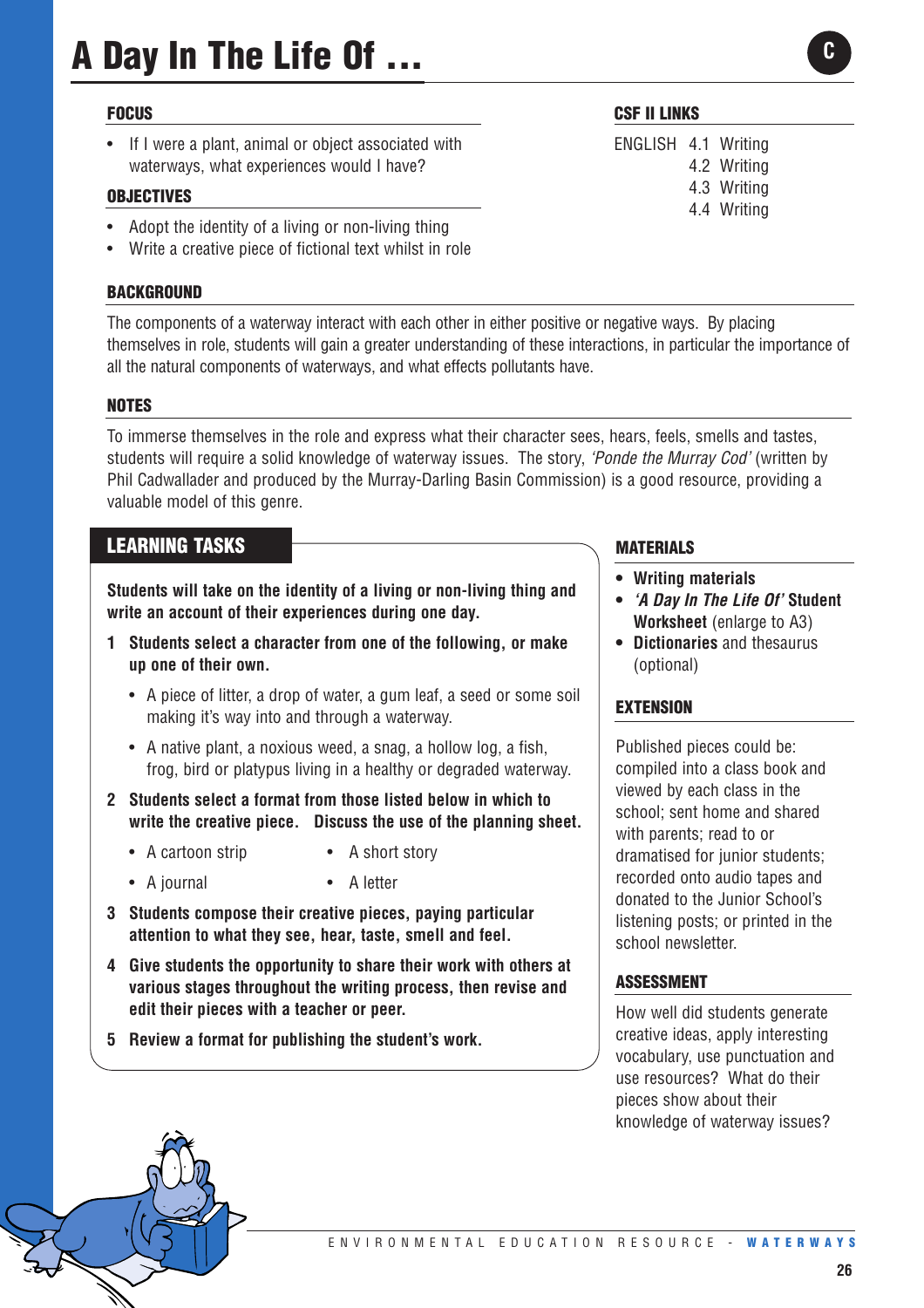# **A Day In The Life Of ... - Student Worksheet**

**Name** 

# ✍

You are about to write a story about a waterway character. You could be a piece of rubbish, a native animal, or a weed, just to name a few ideas. You need to think about what your character will be doing over one day.

**WRITE** your ideas in the boxes below to help you start your story.

The main character in my story is

| <b>WHAT</b>  |  |
|--------------|--|
| <b>WHERE</b> |  |
| <b>WHEN</b>  |  |
| <b>WHO</b>   |  |
| <b>WHY</b>   |  |
| <b>SEE</b>   |  |
| <b>HEAR</b>  |  |
| <b>FEEL</b>  |  |
| <b>SMELL</b> |  |
| <b>TASTE</b> |  |

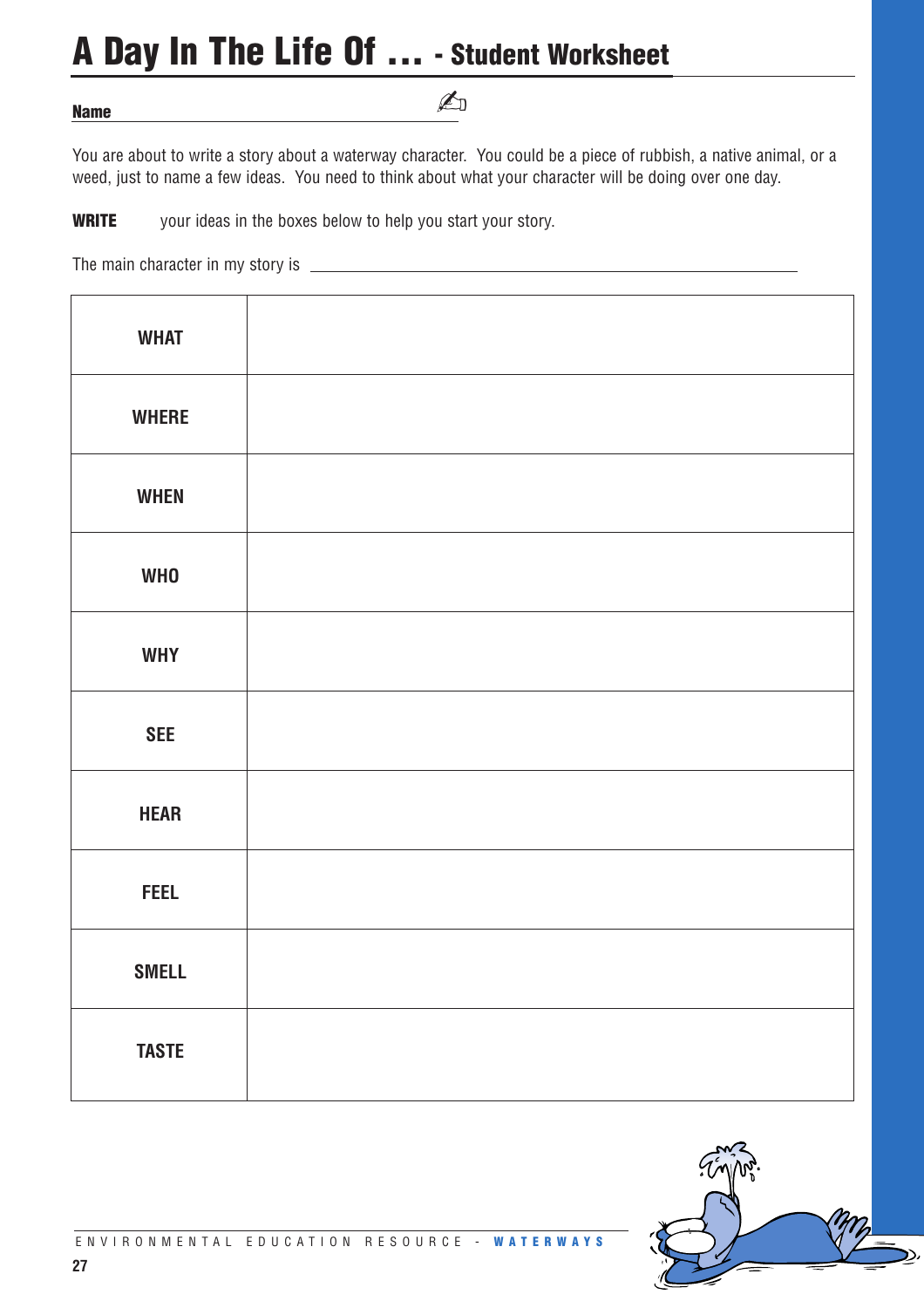# **Indigenous Australians**

### **FOCUS**

- How do Indigenous Australians use waterways?
- What considerations do we need to make for Indigenous Australians when managing waterways?

#### **OBJECTIVES**

- Learn about waterway values (indigenous culture)
- Complete comprehension exercises

### **BACKGROUND**

'Indigenous heritage is dynamic. It includes tangible and intangible expressions of culture that link generations of Indigenous people over time. Indigenous people express their cultural heritage through 'the person', their relationships with country, people, beliefs, knowledge, law, language, symbols, ways of living, sea, and objects all of which arise from Indigenous Spirituality'\*.

# **NOTES**

This activity is a starting point for discussing Indigenous heritage associated with waterways. It is recommended when undertaking these activities that you invite a traditional landowner or tribal Elder to assist with comprehension and discussion.

# **LEARNING TASKS**

- **1 Discuss with students their understanding of Indigenous Australians and their interaction with waterways.**
- **2 Read creation stories about waterways.**
- **3 Distribute worksheets for students to complete.**
- **4 Discuss the results of students work.**
- **5 Discuss the similarities between Indigenous cultural values and student's own values associated with waterways.**

#### **CSF II LINKS**

ENGLISH 4.1 Reading SOSE 4.1 History 4.3 Geography **C**

# **MATERIALS**

- **•** *'Indigenous Australians'* **Student Worksheet**
- **Variety of indigenous creation stories**
- **• Aboriginal autobiographies**

#### **EXTENSION**

Discuss with students the Indigenous artifacts and their importance for story telling. Undertake a field trip to a site of Indigenous cultural heritage with the support of a tribal Elder.

#### **ASSESSMENT**

What prior knowledge did students have about Indigenous Australians' interactions with waterways? Were they able to locate key information? Could they recall and apply this knowledge?

#### ENVIRONMENTAL EDUCATION RESOURCE - **W A TERWAYS**